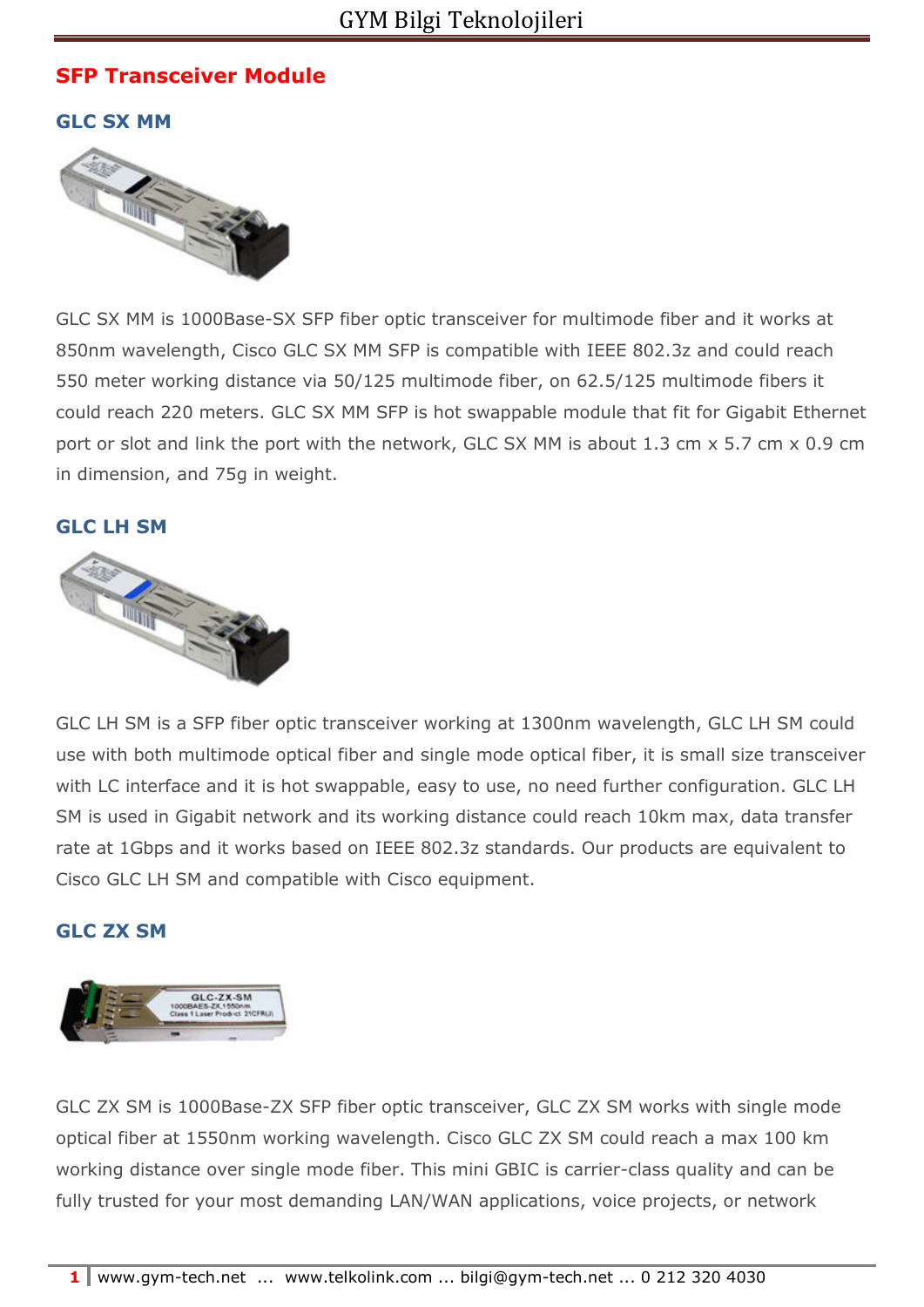deployments. GLC ZX SM dimension is 0.5 in x 2.2 in x 0.4 in, it works based on IEEE 802.3z and data transfer rate is 1Gbps. We offer equivalent products to Cisco GLC ZX SM

**GLC T** 



GLC T is 1000Base SFP fiber optic transceiver module via Category 5 copper line, Cisco GLC T fiber transceiver provide 1Gbps data transfer and it provides full-duplex Gigabit Ethernet connectivity to high-end workstations and between wiring closets over existing copper network infrastructure. GLC T SFP is compliant to IEEE 802.3 and its dimension is 0.6 in x 2.8 in x 0.6 in, GLC T is with plug in module type Mini-GBIC

## **GLC FE 100FX**



GLC FE 100FX is Cisco SFP fiber optic transceiver module designed for 100Base-X, GLC FE 100FX operate via multimode optical fiber and its working distance is up to 2km max. GLC FE 100FX working wavelength is at 1310nm MMF. GLC FE 100FX is small form transceiver with dimension 8.5 x 13.4 x 56.5 mm, its working temperature range at 0 to 70 degree centigrade. GLC FE 100FX compatible with safety standard Laser Class 1 21CFR1040.

### **GLC FE 100LX**



GLC FE 100LX is Cisco SFP fiber transceiver for 100Base network, GLC FE 100LX work with single mode optical fiber at 1310nm wavelength, this SFP transceiver module working distance could reach 10km max. GLC FE 100LX is with a dimension 1.34 cm x 5.65 cm x 8.5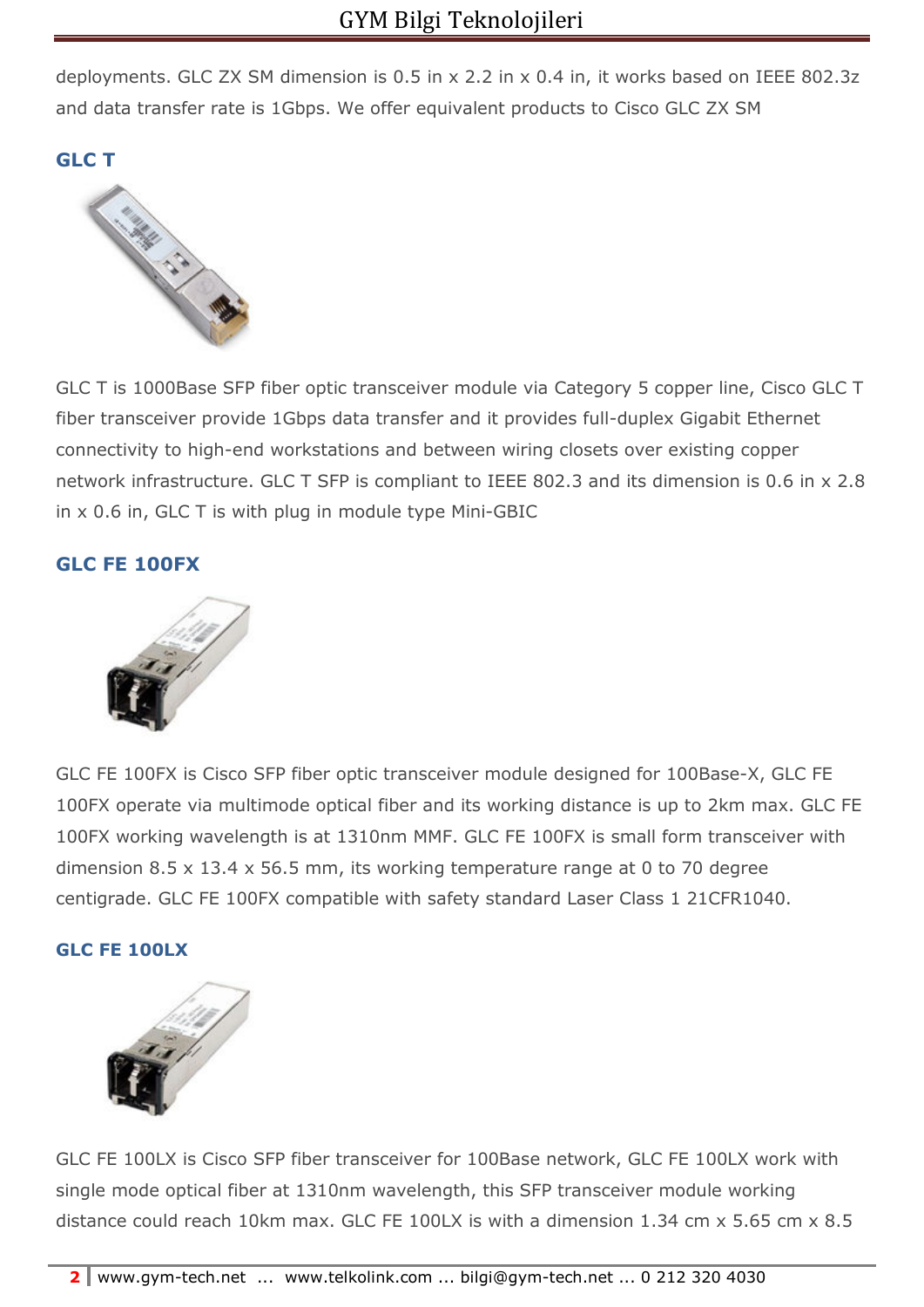mm, it is compatible with IEEE 802.3, IEEE 802.3ah

## **GLC FE 100EX**



GLC FE 100EX is Cisco SFP fiber transceiver module for 100Base network, GLC FE 100EX working distance is around 40 kilometers, GLC FE 100EX is a single mode fiber transceiver and its working wavelength is 1310nm. This fiber transceiver is compatible with IEEE standards and the GLC FE 100EX dimension is about 8.5 x 13.4 x 56.5 mm. GLC FE 100EX is used to link the fast Ethernet SFP ports to the fiber optic networks

## **GLC FE 100BX D**



GLC FE 100BX D is Cisco SFP fiber transceiver module used in 100Base network, GLC FE 100BX D operate via single mode optical fiber with 1550TX and 1310RX, GLC FE 100BX D max working distance is 10km. GLC FE 100BX D use a single LC connector to link the fiber optic network while the other end of the transceiver will fit into the SFP slot or ports on switches or routers

#### **GLC FE 100BX U**



GLC FE 100BX U is Cisco SFP fiber transceiver with single LC port, the GLC FE 100BX U SFP is with 1310TX and 1550RX, GLC FE 100BX U typical working distance is up to 10km. GLC FE 100BX U work on single mode optical fiber, it is fully compatible with IEEE standards for 100Base network, GLC FE 100BX U is used to connect the relevant SFP ports to the fiber optic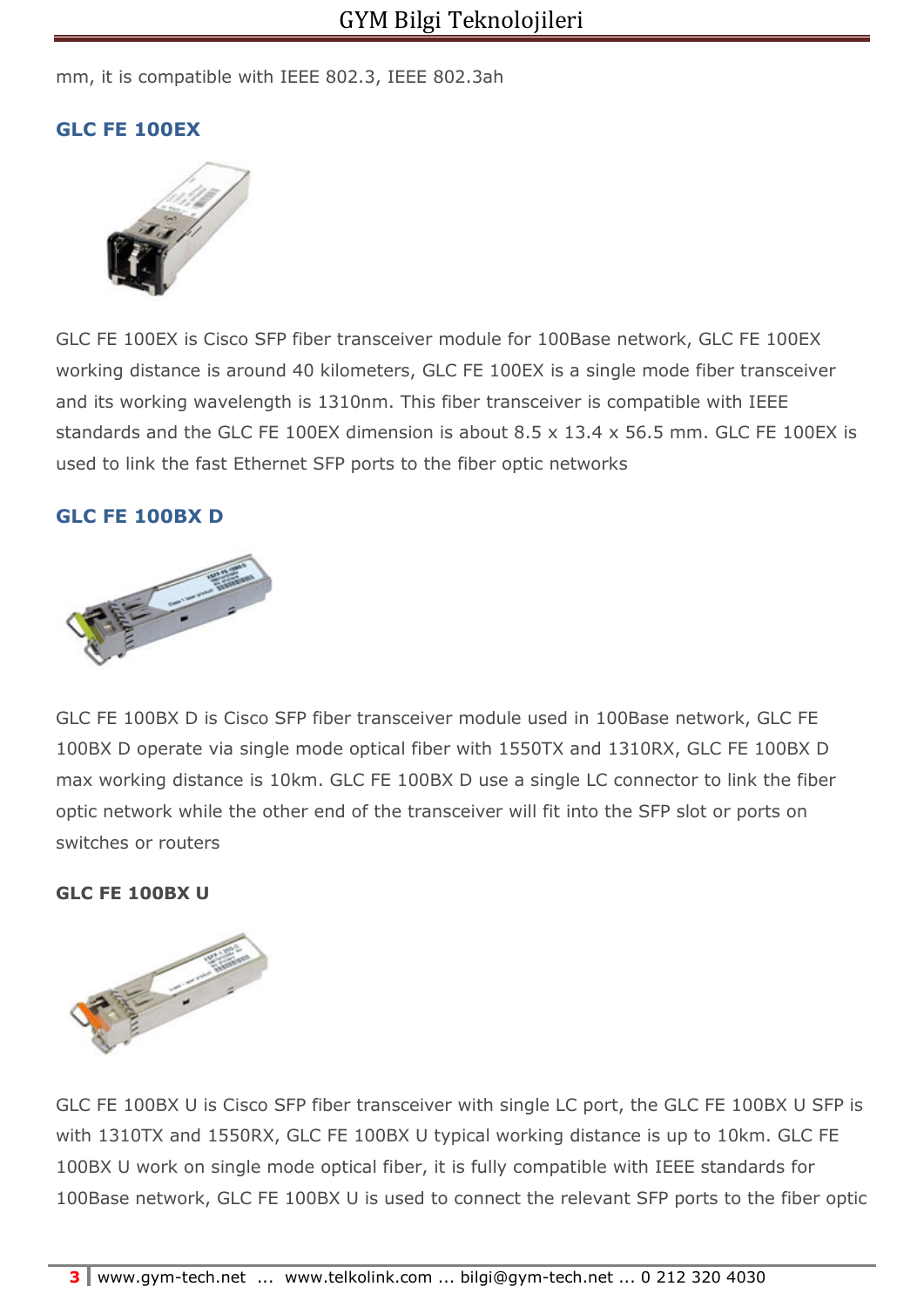### networks via the single LC fiber connector interface

## **SFP GE S**



SFP GE S is Cisco SFP transceiver multimode type, SFP GE S is a 1000base SX SFP transceiver with digital optical monitoring, SFP GE S fit for both 50/125 or 62.5/125 multimode optical fiber and its working wavelength at 850nm, max distance for SFP GE S is 550 meters. The SFP GE S transceiver is for short wavelength applications, power budget is 7.5 dB, SFP GE S use dual LC fiber connector interface, its size about 8.5 mm x 13.4 mm x 56.5 mm

### **SFP GE L**



SFP GE L is Cisco fiber optic transceiver with a max working distance 10km. SFP GE L use dual LC connector interface and the other end of the SFP GE L could fit into accordingly SFP slot or port for linking. SFP GE L is a 1000Base fiber optic transceiver and it offer 1Gbps data transfer rate, size of the SFP GE L is about 0.33" 0.53"\*2.22". SFP GE L typical working wavelength is 1310nm and it is a short wavelength SFP transceiver with DOM

#### **SFP GE Z**



SFP GE Z is Cisco SFP fiber optic transceiver working via single mode optical fiber, SFP GE Z typical working wavelength is 1550nm and its working distance is up to 70km, The SFP provides an optical link budget of 23 dB, but the precise link span length depends on multiple factors such as fiber quality, number of splices, and connectors. SFP GE Z use dual LC fiber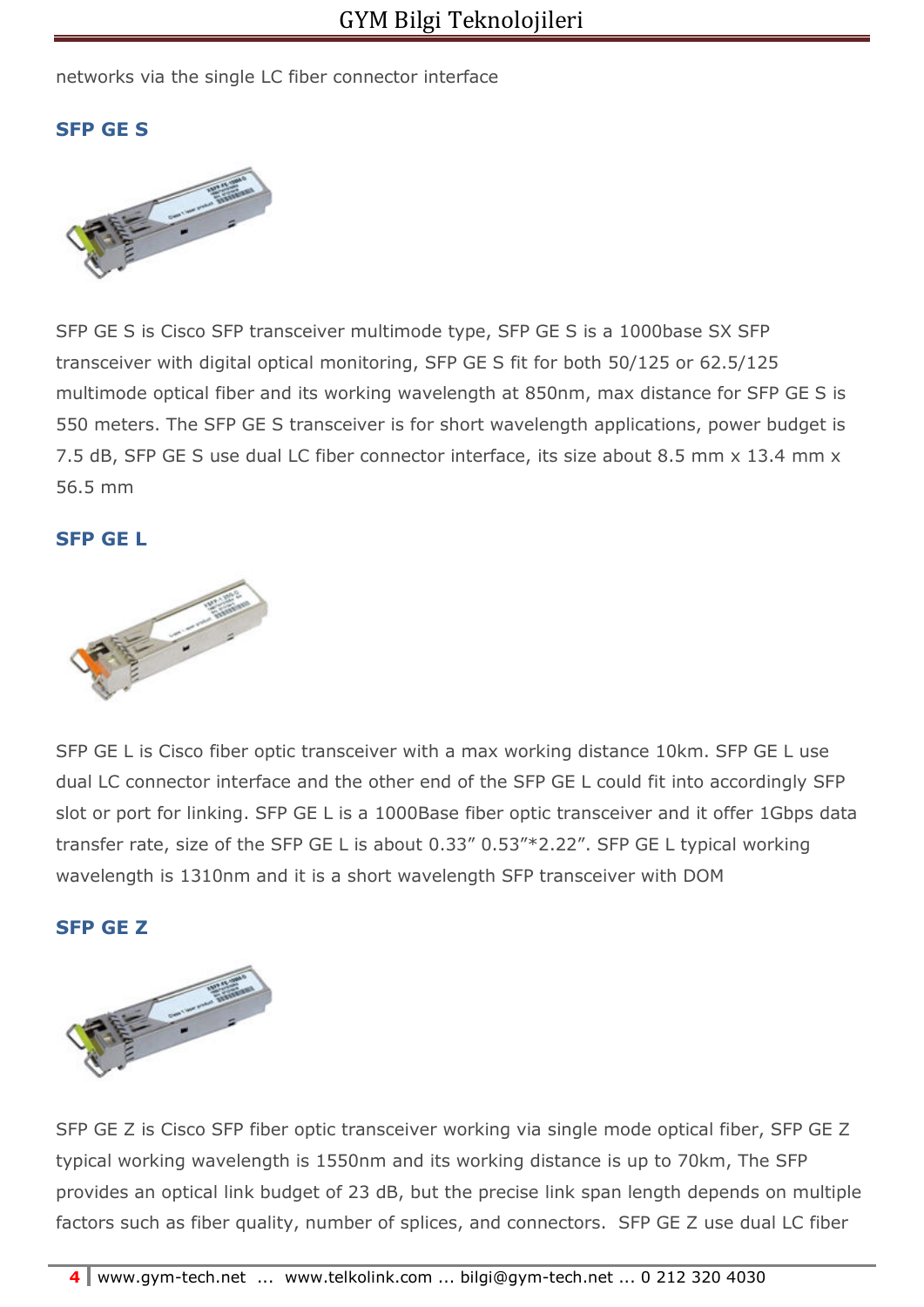connector interface and Cisco SFP GE Z transceiver is for 1000Base network.

## **GLC BX D**



GLC BX D is Cisco SFP fiber optic transceiver via single mode optical fiber, GLC BX D is 1490 TX 1310 RX fiber optic module, GLC BX D is with dual LC fiber connector interface and its working distance could reach 10km max. GLC BX D is a 1000Base BX fiber transceiver used in Gigabit network, it link the relevant SFP ports or slots to the fiber optic network with data transfer speed at 1Gbps

#### **GLC BX U**



GLC BX U is Cisco SFP fiber optic transceiver, which works on single mode optical fiber, it is with duplex LC connector interface and the other end of the GLC BX U could fit into relevant SFP slots or ports on switches or routers. GLC BX U is 1310nm TX and 1490nm RX SFP transceiver, it is hot swappable and the max working distance of GLC BX U is 10km. GLC BX U is compatible with the IEEE 802.3ah 1000BASE-BX10-D and 1000BASE-BX10-U standards, this SFP transceiver operate on a single strand of standard single mode fiber

#### **DS SFP FC 2G SW**



 DS SFP FC 2G SW is Cisco SFP with 2Gbps data rate; this transceiver is used in fibre channel applications. Here the FC means fibre channel, 2G is the speed rate and SW means short wave length. DS SFP FC 2G SW is with LC duplex connectors interface and it is compatible to use with 1Gbps fibre channel connections.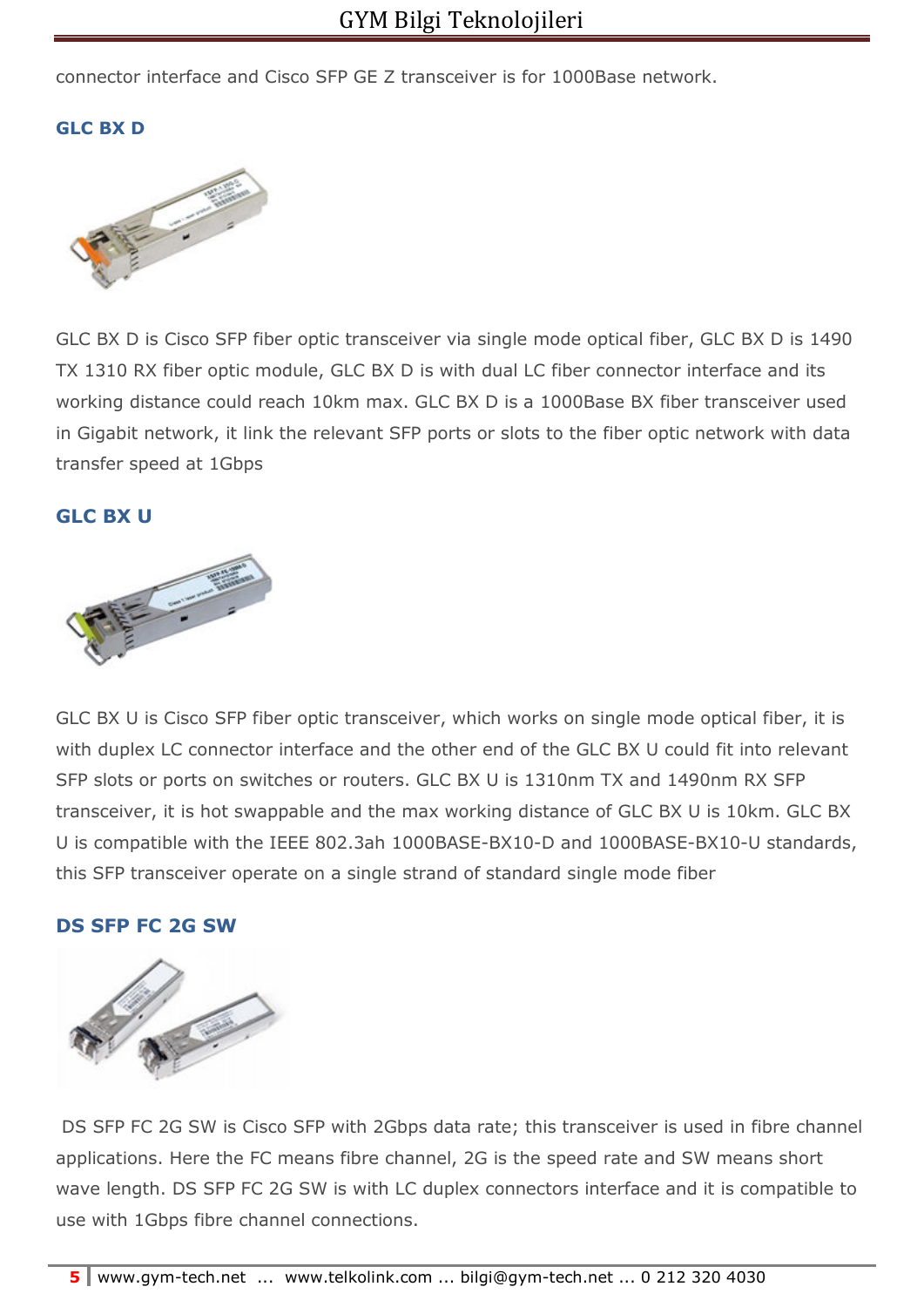DS SFP FC 2G SW work at 850nm wavelength with multimode optical fiber, it could use 62.5/125 MMF or 50/125 OM2 type MMF. Max working distance of DS SFP FC 2G SW is 500 meters. It meet Laser Class I 21CFR1040 and relevant fibre channel standards. We supply Cisco equivalent DS SFP FC 2G SW, our products are fully compatible with Cisco equipment and function is same as original product

## **DS SFP FC 2G LW**



 DS SFP FC 2G LW is Cisco SFP transceiver that is compatible to use with 1Gbps and 2Gbps fibre channel connections. Here the part number FC indicates its fibre channel application, 2G is the max data transmission rate and LW refer to the long wavelength, here it is 1310nm. DS SFP FC 2G LW measurement is 8.5 x 13.75 x 55.2 mm.

DS SFP FC 2G LW is used with 9/125 single mode optical fibers and its max working span is 10km. Working temperature of DS SFP FC 2G LW range from zero to forty degree centigrade and it is fully compatible with relevant fibre channel standard and Laser Class I 21CFR1040. We supply Cisco equivalent DS SFP FC 2G LW transceivers for the 1/2 G fibre channel applications; our products are fully equal to the original products function and compatible with Cisco equipmen

## **Fibre Channel SFP**

- DS SFP FC 2G SW (1/2-Gbps Fibre Channel-Shortwave SFP)
- DS SFP FC 2G LW (1/2-Gbps Fibre Channel-Longwave SFP)
- ONS SE 4G SM (4-Gbps Fibre Channel SFP, 1310-nm, single-mode)
- ONS SE 4G MM (4-Gbps Fibre Channel SFP, 850-nm, multimode )

### **ONS SE 4G SM**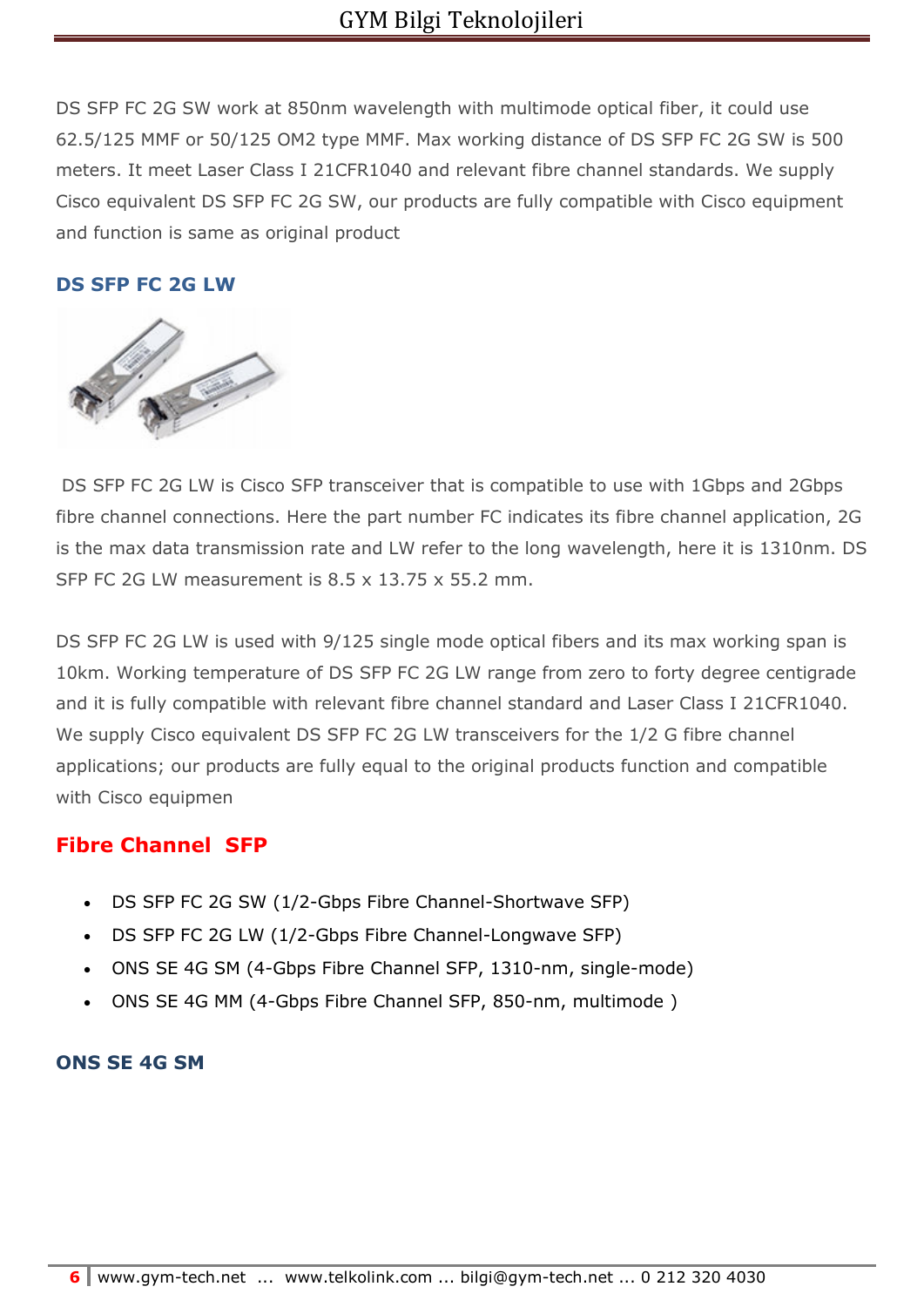

ONS SE 4G SM is Cisco fiber optic transceiver with max 4Gbps data rate for fibre channel and Gigabit Ethernet applications. ONS SE 4G SM work with single mode optical fiber at 1310nm, its max-working span is 10km on 9/125 SMF. This transceiver is compatible to support 1.0625Gbps, 2.125Gbps and up to 4.25Gbps data rate, it adopt typical SFP package and meet with SFP (SFF-8074i) and SFF-8472 MSA, rate selection function as per SFF 8079.

ONS SE 4G SM is with DOM function to provide monitoring of transmit power, laser bias, receiver power, voltage and temperature, this product is lead free and RoHS compliant. We supply these ONS SE 4G SM Cisco equivalent long wavelength tri-rate SFP transceivers, they are fully compatible to use with Cisco equipment

## **ONS SE 4G MM**



ONS SE 4G MM is Cisco multimode small form factor pluggable transceiver for bi-directional serial optical data connections. ONS SE 4G MM work at 850nm and its max working distance is 150 meters, it is a tri-rate SFP which support 1.063Gbps, 2.125Gbps and 4.25Gbps fibre channel. The transmitter part of this transceiver adopt a VCSEL and meet with Class 1 laser according to international safety standard IEC 60825. The receiver part uses an integrated GaAs detector preamplifier mounted in an optical header and a limiting post-amplifier IC. ONS SE 4G is with built-in digital diagnostic function.

ONS SE 4G MM is with 3.3 power supply and it is low power dissipation at less than 700mW typical. We supply this Cisco equivalent ONS SE 4G MM SFP fiber optic transceivers, these SFP modules are used in fibre channel and switch to switch interface links, all the transceivers are 100% tested during production to ensure their compatibility

## **CWDM SFP**

• CWDM SFP 1470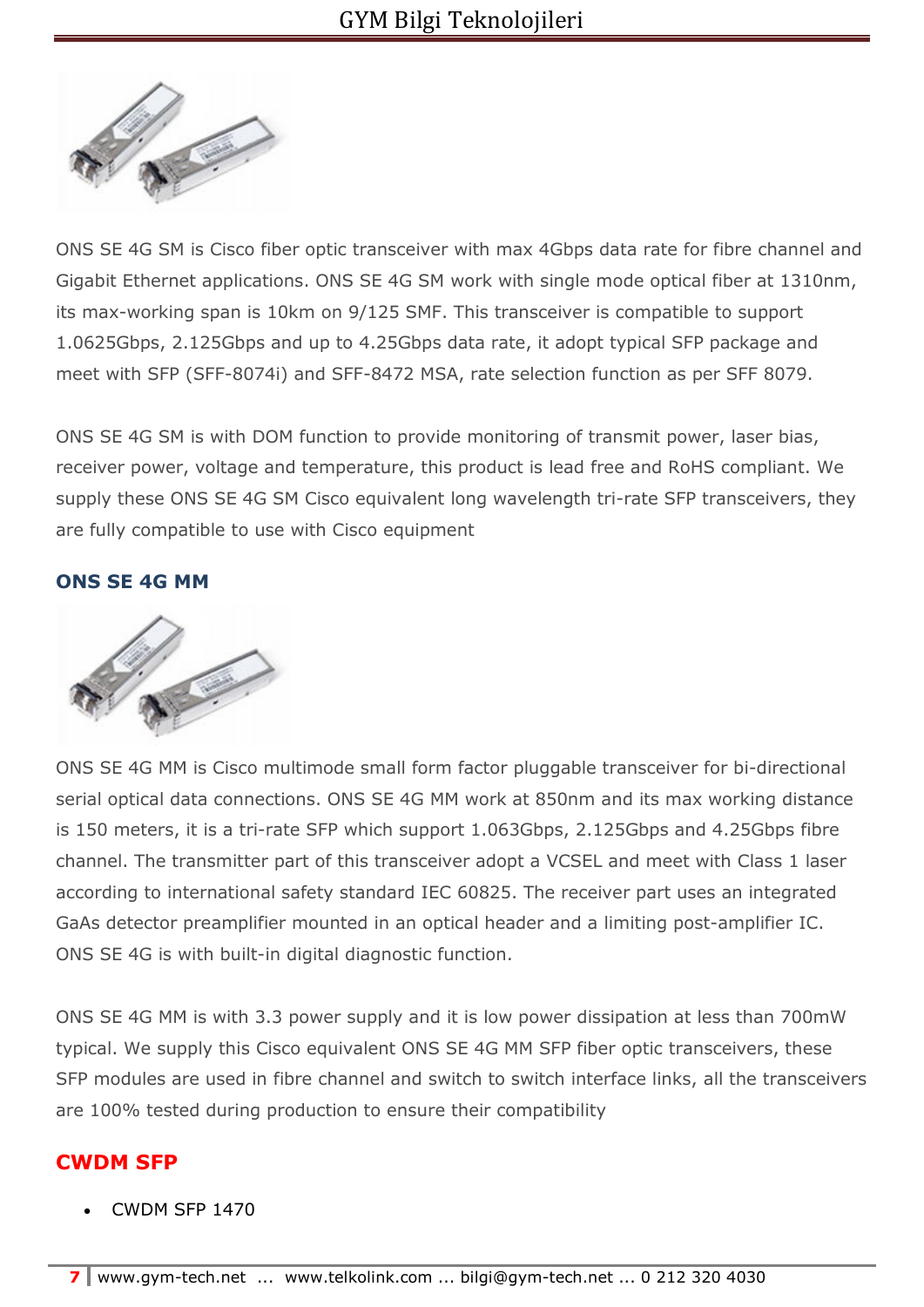- CWDM SFP 1490
- CWDM SFP 1510
- CWDM SFP 1530
- CWDM SFP 1550
- CWDM SFP 1570
- CWDM SFP 1590
- CWDM SFP 1610

### **CWDM SFP 1470**



We supply Cisco CWDM SFP 1470 equivalent transceivers, this transceiver work at 1470nm wavelength and is used for Gigabit Ethernet or Fibre channel. The CWDM SFP 1470 is with dual LC fiber optic interface and it support 1.25G and 2.12G data rate at full duplex.

The CWDM SFP 1470 transceiver is colored grey and Compliant with the ITU-T G.694.2 CWDM grid, 1000BASE-X standard as specified in IEEE 802.3z and Fibre Channel Draft Physical Interface Specification (FC-PI 10.0).our CWDM SFP 1470 fiber optic transceivers are compatible to use with equipment from Cisco and other suppliers

#### **CWDM SFP 1490**



CWDM SFP 1490 is a fiber optic transceiver suitable to use with Gigabit Ethernet and 1 and 2G Fibre Channel, it is with violet color to identify the products from related CWDM transceivers. We supply Cisco CWDM SFP 1490 fiber optic transceivers which are compliant to the switches and routers from Cisco and other manufacturers.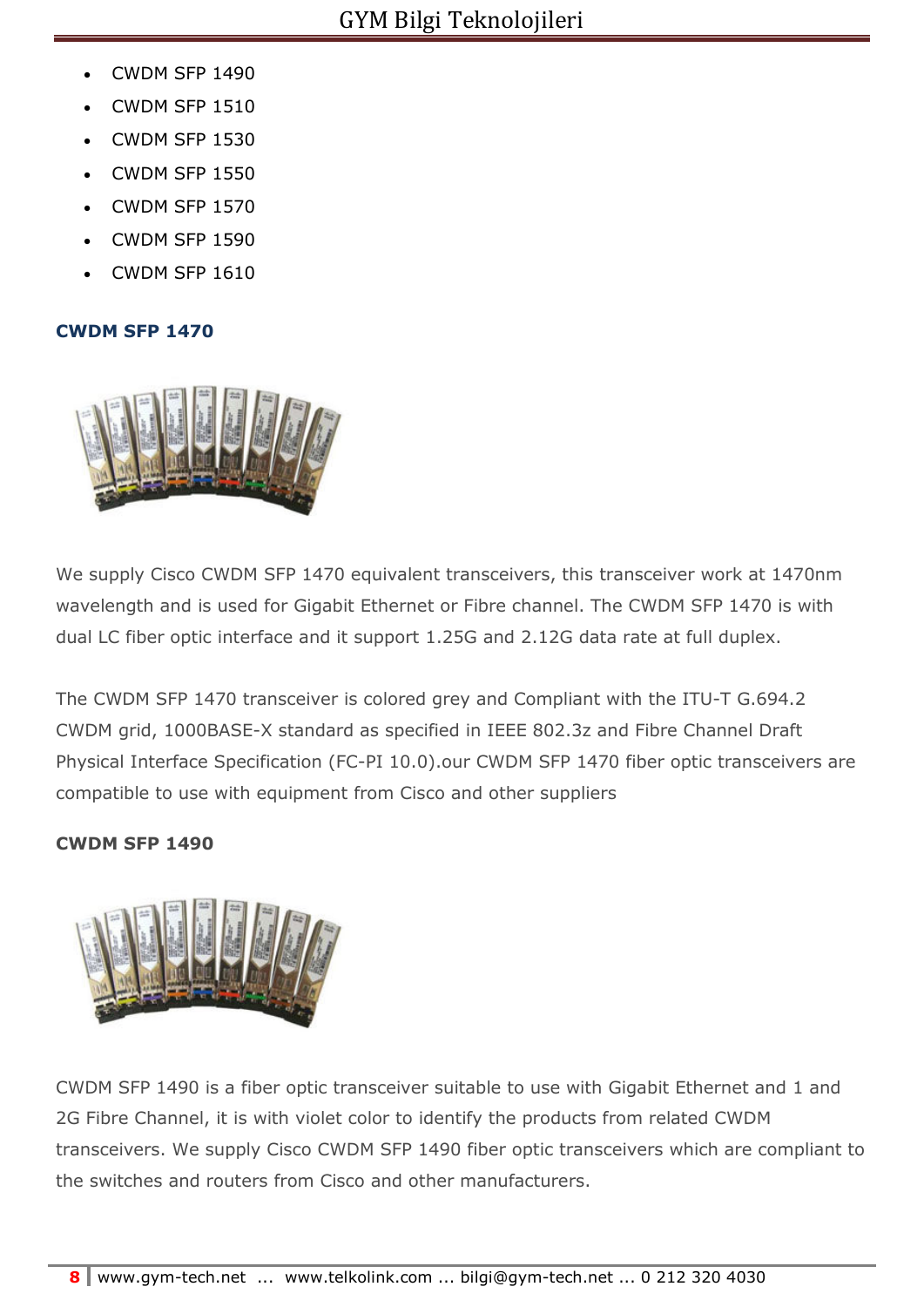The CWDM SFP 1490 is with a dual LC fiber optic interface and in SFP package, it fit to used for Gigabit Ethernet 1.25 Gbps full-duplex links with an optical link budget of 29 dB and Fibre Channel 1.06 and 2.12 Gbps full-duplex links with an optical link budget of 28 dB, our CWDM SFP 1490 is strictly tested during the production to assure the compatibility and good performance

## **CWDM SFP 1510**



CWDM SFP 1510 is Cisco SFP fiber optic transceiver working with 1510nm wavelength, this product is colored by blue, and it is designed for Gigabit Ethernet and 1 and 2 GB Fibre Channel applications. By using such CWDM SFP transceivers, service providers and installers can provide scalable and easy to deploy networks.

The CWDM SFP 1510 is with a duplex LC fiber optic interface and it is hot pluggable unit, we supply the Cisco equivalent CWDM SFP 1510 fiber optic transceivers which are fully compatible to use with Cisco switches and routers, these SFP products are manufactured and tested according to industrial standards, they feature the good compatibility and reliable performance

## **CWDM SFP 1530**



We supply CWDM SFP 1530 fiber optic transceivers, these green colored Cisco equivalent SFP are used in Gigabit Ethernet and Fibre Channel applications, they are hot swappable and with dual LC optical interface. The CWDM SFP 1530 meets with safety laser class I 21CFR1040.

Our CWDM SFP 1530 is manufactured according to ITU-T G.694.2 CWDM grid, IEEE 802.3z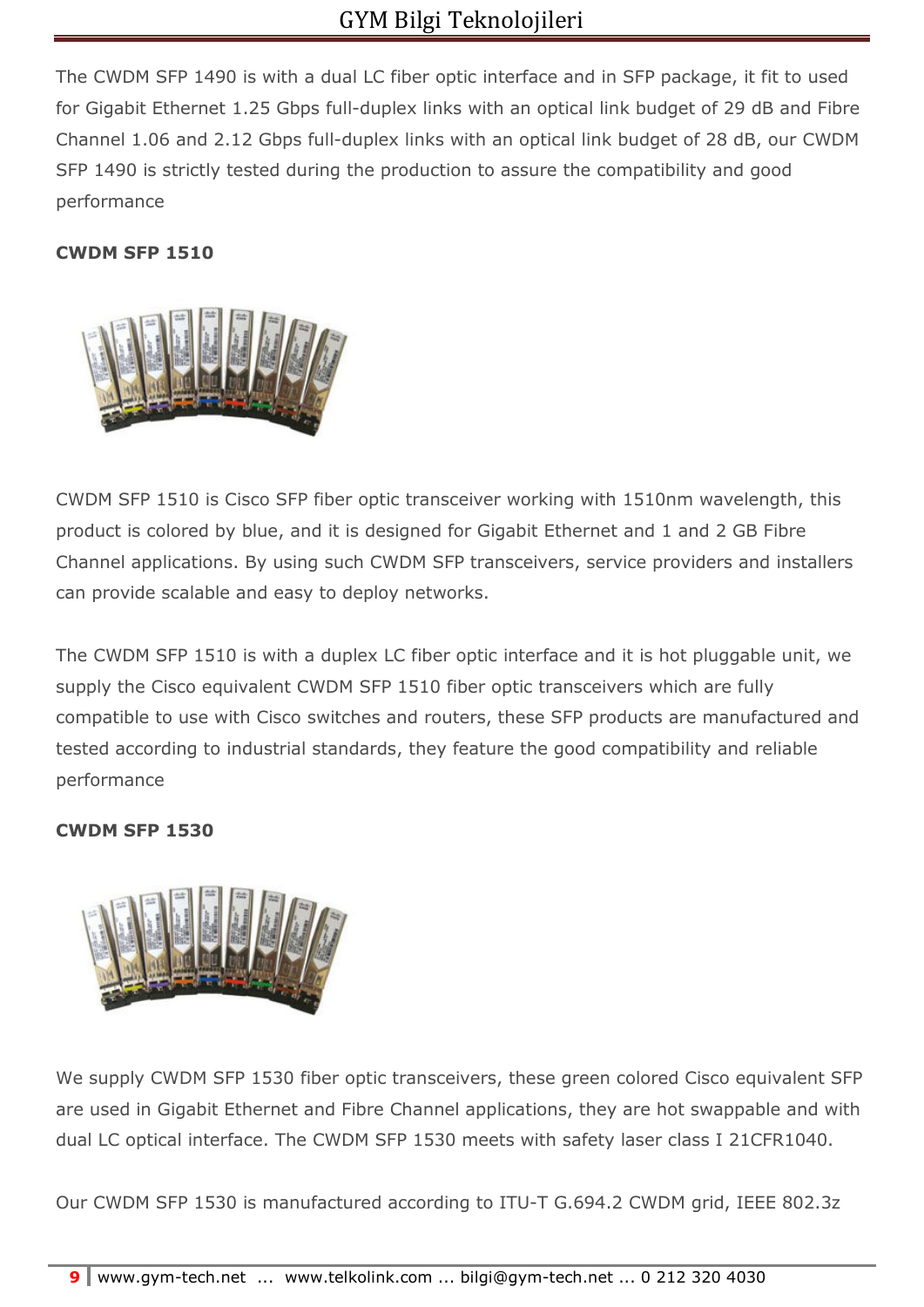and Fibre Channel Draft Physical Interface Specification (FC-PI 10.0). We have these transceivers in stock for immediate delivery. All of our CWDM SFP 1530 fiber optic transceivers are compatible to use with Cisco routers and switches and they are strictly manufactured and tested to assure the perfect working and physical condition

# **XFP Transceiver**



- XFP SR (300 meters XFP)
- XFP LR (10 km XFP)
- XFP ER (40 km XFP)
- XFP ZR (80 km XFP)

XFP transceiver is a small form factor hot pluggable module designed for 10G network applications including 10Gig Ethernet and fibre channel. XFP transceivers are with dual LC interface and the industrial acknowledged standards for XFP is called XFP MSA (Multi Source Agreement), which was founded by some industrial leading companies including Finisar, Tyco and JDSU.

XFP transceivers commercially available in the market now include the 10Gbase SR XFP, 10Gbase LR XFP, 10Gbase ER XFP and 10Gbase ZR XFP. These transceivers are with Digital Diagnostics that provide a powerful optical management tool. 10Gbase SR XFP is used with OM3 50/125 laser optimized multimode fiber with max working span around 300 meters. The other three standards are all for single mode fiber applications, 10Gbase LR XFP work with 1310nm SMF and max working distance 10km, 10Gbase ER XFP work with 1550nm SMF and working range max 40km, 10Gbase LR XFP is also 1550nm wavelength and working span is 80km max. Huihong Technologies Limited supplies the XFP transceivers which features stable quality and good price. These XFP transceivers are manufactured according to international industrial standards and are strictly tested for compatibility with equipment and devices from major companies in industry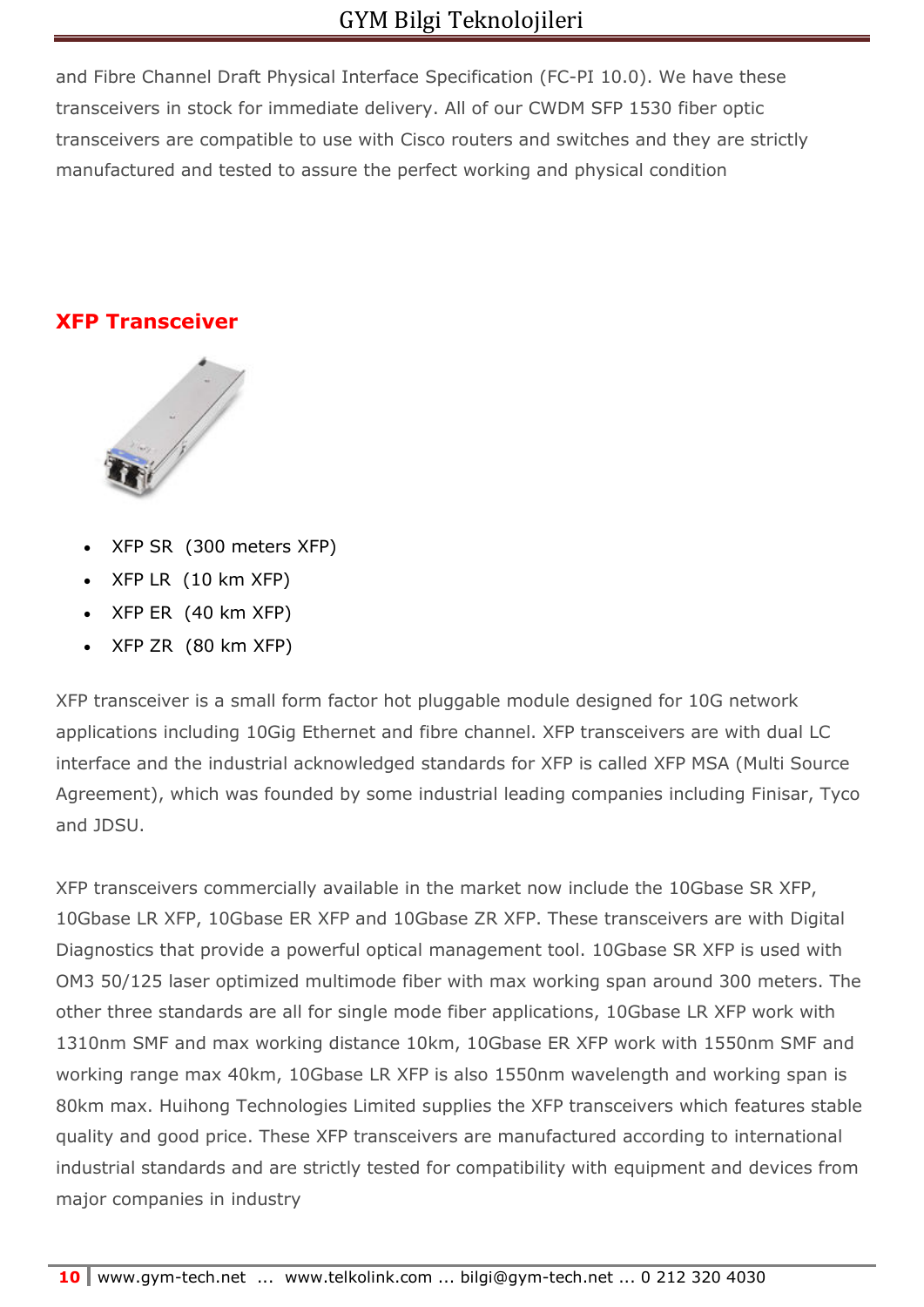### **XFP SR**



XFP SR is 10Gbps fiber optic transceiver working at 850nm wavelength, XFP SR typical working distance is 300 meters; XFP SR is suitable for use in 10G datacom (belly-to-belly for high density applications) and storage area network (SAN/NAS) applications based on IEEE 802.3ae and Fiber Channel standards. XFP SR adopts VCSEL as transmitter and with a PIN photodiode as receiver and this fiber transceiver module is typically used in short distance data transmission. Operation temperature of this XFP SR is from 0 to 70 degree centigrade.

### **XFP LR**

10gbase lr xfp fiber optic transceivers, these XFP LR modules could reach max 10km working distance and they are with digital diagnostic function.



XFP LR is hot swappable fiber optic transceiver used for 10G networks like 10 Gigabit Ethernet, SDH, SONET, XFP LR support data transfer rate from 9.95Gbps to 11.1Gbps, max working distance of the XFP LR fiber transceiver is 10km. XFP LR use dual LC fiber connector interface, its working temperature is from –5 to 70 degree centigrade, this fiber transceiver module is with uncooled 1310nm EML laser and power dissipation less than 2.5W. The XFP LR is with built in digital diagnostic functions.

### **XFP ER**



XFP ER adopts cooled EML laser diode and PIN photodiode, XFP ER is 10G fiber optic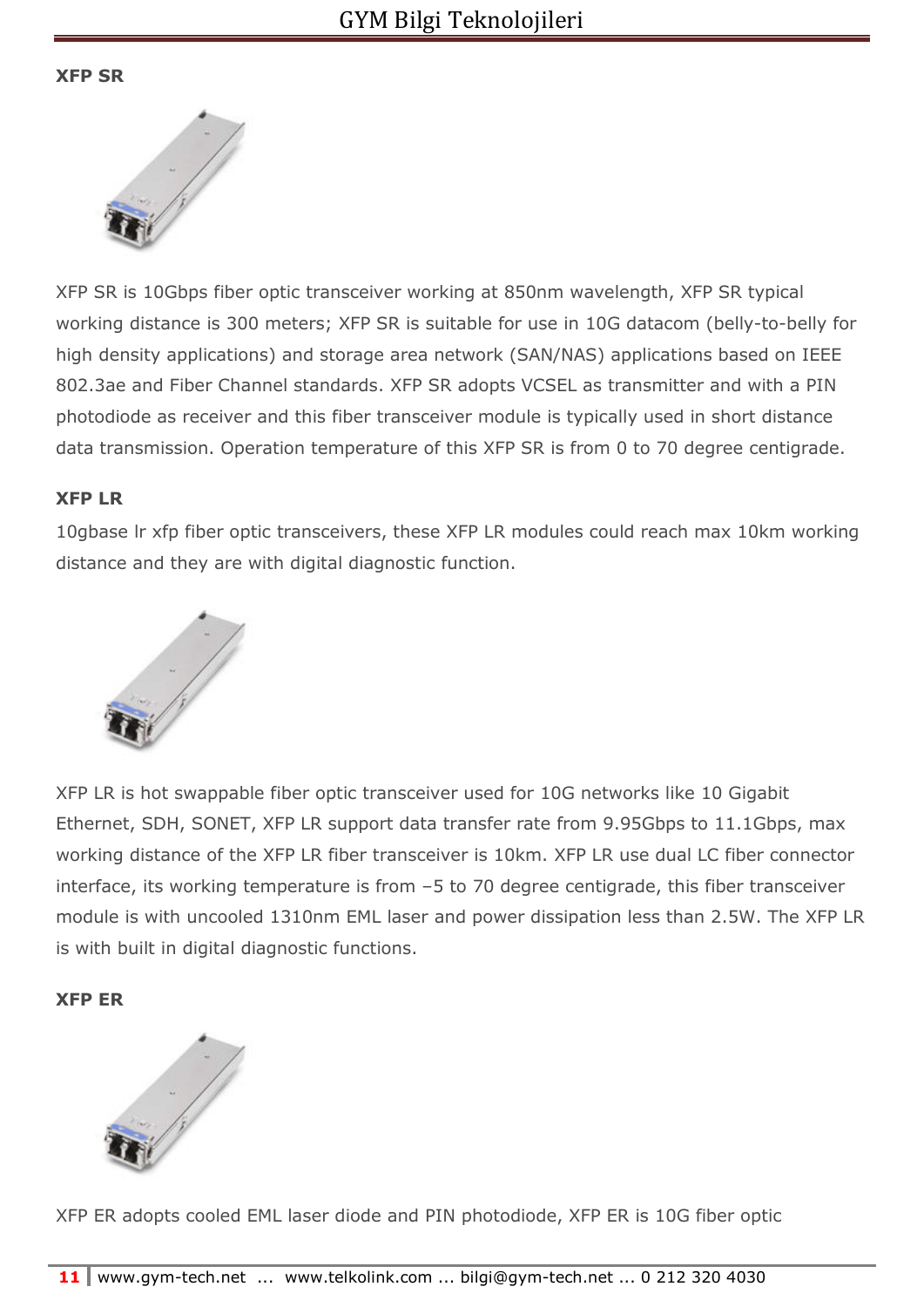transceiver which is fully compatible with XFP MSA and IEEE 802.3ae-2002, max working span of the XFP ER is 40km. This XFP ER transceiver module is with XFI electrical interface and it adopt 3.3v or 1.8v power supply, power dissipation of the module is less than 2.5w. XFP ER is with built in digital diagnostic function and it fit to work in 0 to 70 degree centigrade environment. XFP ER working wavelength is 1550nm, it support data from 9.95Gbps to 10.7Gbps.

## **XFP ZR**

XFP ZR fiber transceiver modules, these modules fit for 10G network requirement and working distance is up to 80km, and the XFP ZR modules are good prices and fast delivery.



XFP ZR is 10Gbps fiber optic transceiver which is compatible with IEEE 802.3ae and Fiber Channel standards, XFP ZR use single mode optical fiber and its max working span could reach 80km, XFP ZR use 1550nm working wavelength, this fiber optic transceiver use dual LC fiber interface and the other end of the module could fit into relevant XFP slots or ports. The XFP ZR also compatible with following standards: Laser Class 1, FCC CFR21 Part 1040, RoHS, IEC 60825-1, FDA, the transceiver working temperature between 0 to 70 degree centigrade